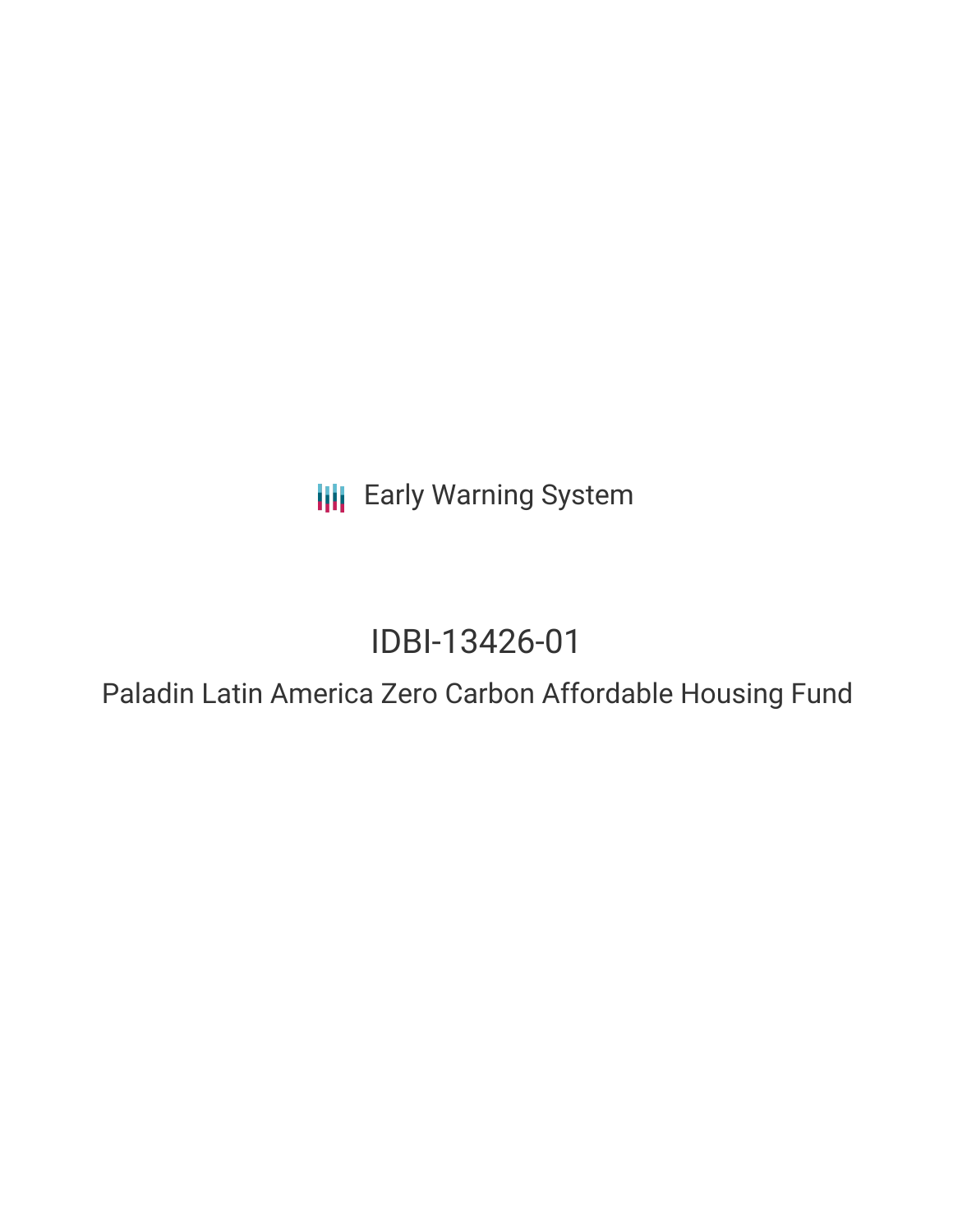

# **Quick Facts**

| <b>Countries</b>               | Brazil, Colombia, Mexico, Peru                 |
|--------------------------------|------------------------------------------------|
| <b>Financial Institutions</b>  | IDB Invest (IDBI)                              |
| <b>Status</b>                  | Approved                                       |
| <b>Bank Risk Rating</b>        | FI                                             |
| <b>Voting Date</b>             | 2021-10-12                                     |
| <b>Borrower</b>                | Paladin Realty Latin America VI                |
| <b>Sectors</b>                 | Climate and Environment, Construction, Finance |
| <b>Ring Fence</b>              | Housing                                        |
| <b>Investment Type(s)</b>      | Equity                                         |
| <b>Investment Amount (USD)</b> | $$5.00$ million                                |
| <b>Project Cost (USD)</b>      | $$10.00$ million                               |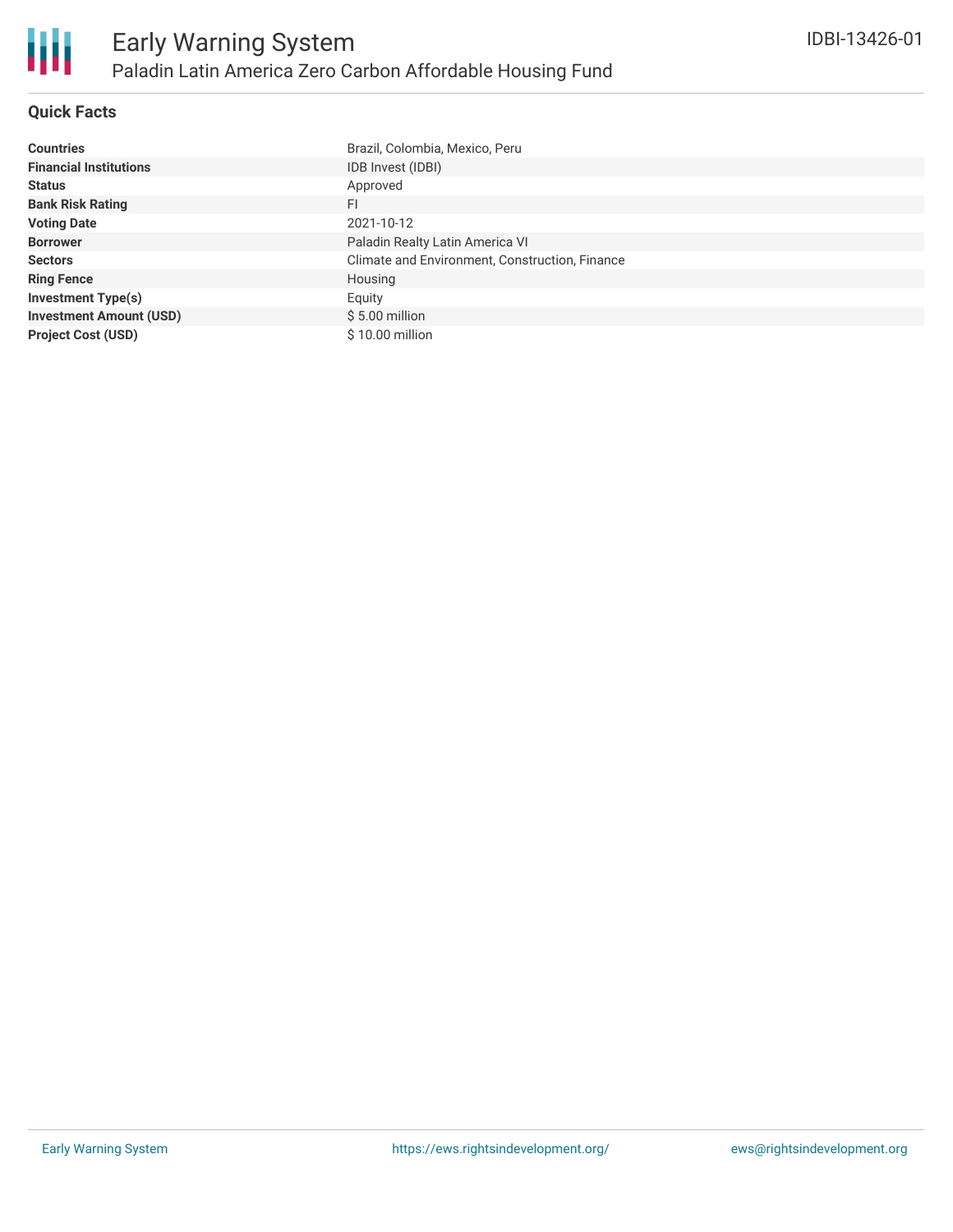

# **Project Description**

IDB Invest is considering an investment of up to US\$10 million in the Paladin Realty Latin America VI (Zero Carbon Affordable Housing) Fund (the "Fund"). The Fund will invest in the development of sustainable affordable housing, focusing on the development of dwellings that comply with the Excellence in Design for Greater Efficiencies ("EDGE") standards, a green building certification system focused on making buildings more resource-efficient, providing savings to homeowners of at least 20% on energy, water, and embodied energy in materials vis-a-vis traditionally constructed homes.

The Fund will be managed by Paladin Realty Partners, an established investment manager with more than 20 years of experience in the development of housing in the region.

The Project aims at increasing the availability of capital for the development of sustainable housing, undertaken by mid-sized developers, and targeting middle-income populations of Mexico, Colombia, Brazil, and Peru.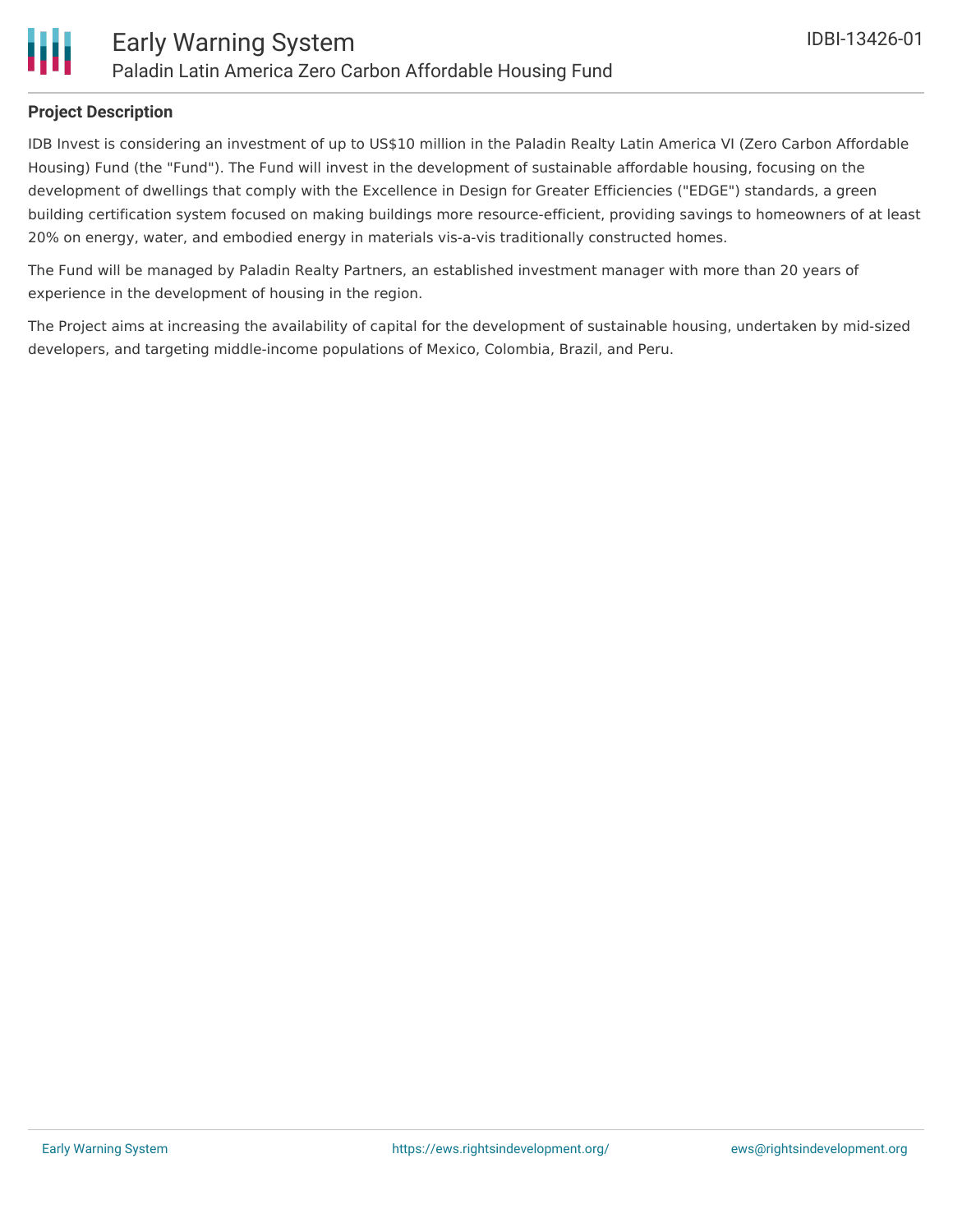# **Investment Description**

• IDB Invest (IDBI)

## **Financial Intermediary**

Financial Intermediary: A commercial bank or financial institution that receives funds from a development bank. A financial intermediary then lends these funds to their clients (private actors) in the form of loans, bonds, guarantees and equity shares. Financial intermediaries include insurance, pension and equity funds. The direct financial relationship is between the development bank and the financial intermediary.

Paladin Realty Latin America VI (Zero Carbon [Affordable](file:///actor/5866/) Housing) Fund (Financial [Intermediary\)](file:///actor/5867/) **is owned by** Paladin Realty Partners (Parent Company)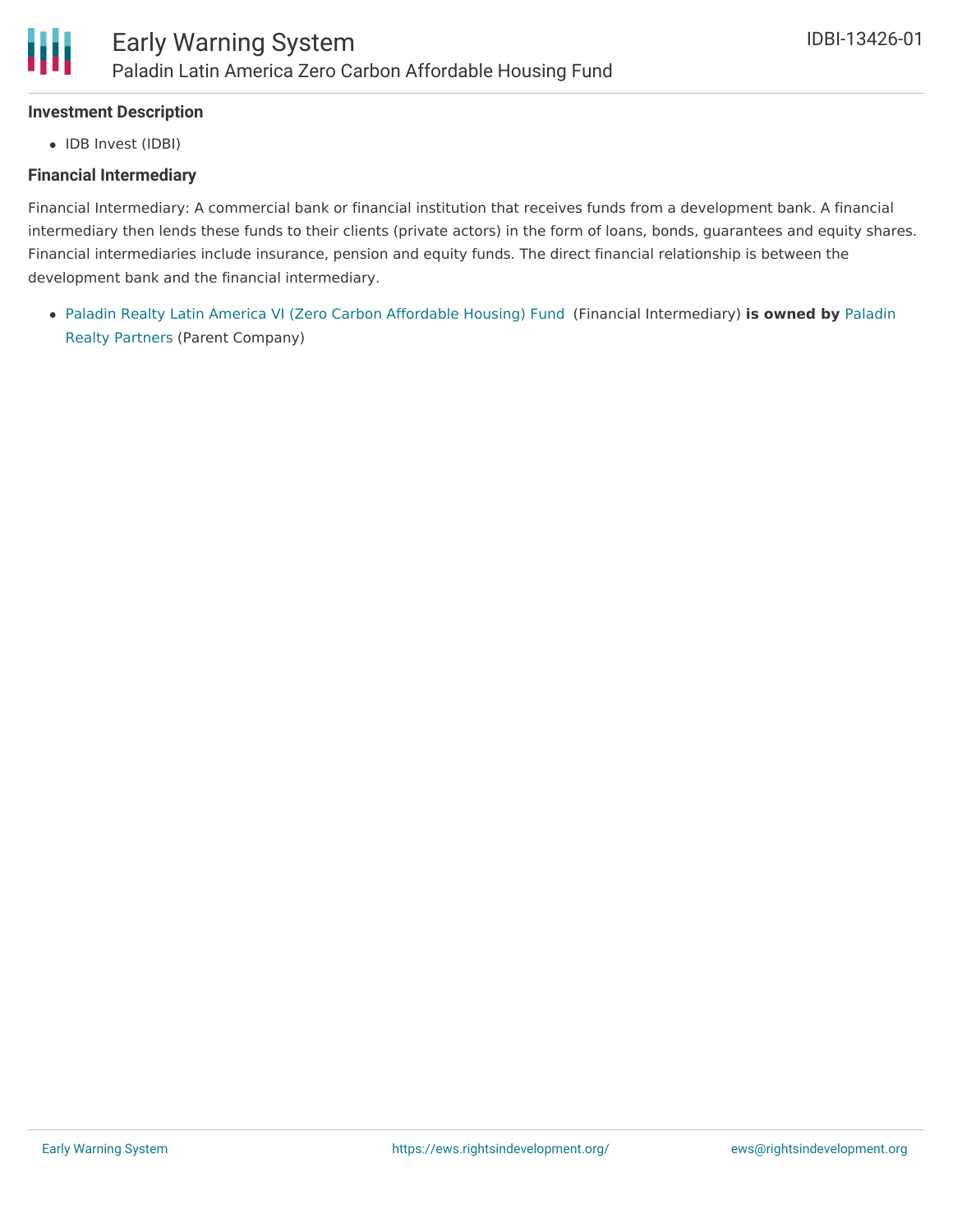## **Contact Information**

EMAIL: requestinformation@idbinvest.org

PHONE: +1(202)-566-4566

ADDRESS: 1350 New York Ave NW, Washington, DC 20005

#### ACCESS TO INFORMATION

You can submit a request for information disclosure at: https://www.iadb.org/en/access-information/information-request

#### ACCOUNTABILITY MECHANISM OF IDB / IDB INVEST

The Independent Consultation and Investigation Mechanism (MICI) is the independent complaint mechanism and fact-finding body for people who have been or are likely to be adversely affected by an Inter-American Development Bank (IDB) or Inter-American Investment Corporation (IDB Invest)-funded project. If you submit a complaint to MICI, they may assist you in addressing the problems you raised through a dispute-resolution process with those implementing the project and/or through an investigation to assess whether the IDB or IDB Invest is following its own policies for preventing or mitigating harm to people or the environment. You can submit a complaint by sending an email to MICI@iadb.org. You can learn more about the MICI and how to file a complaint at http://www.iadb.org/en/mici/mici,1752.html (in English) or http://www.iadb.org/es/mici/mici,1752.html (Spanish).